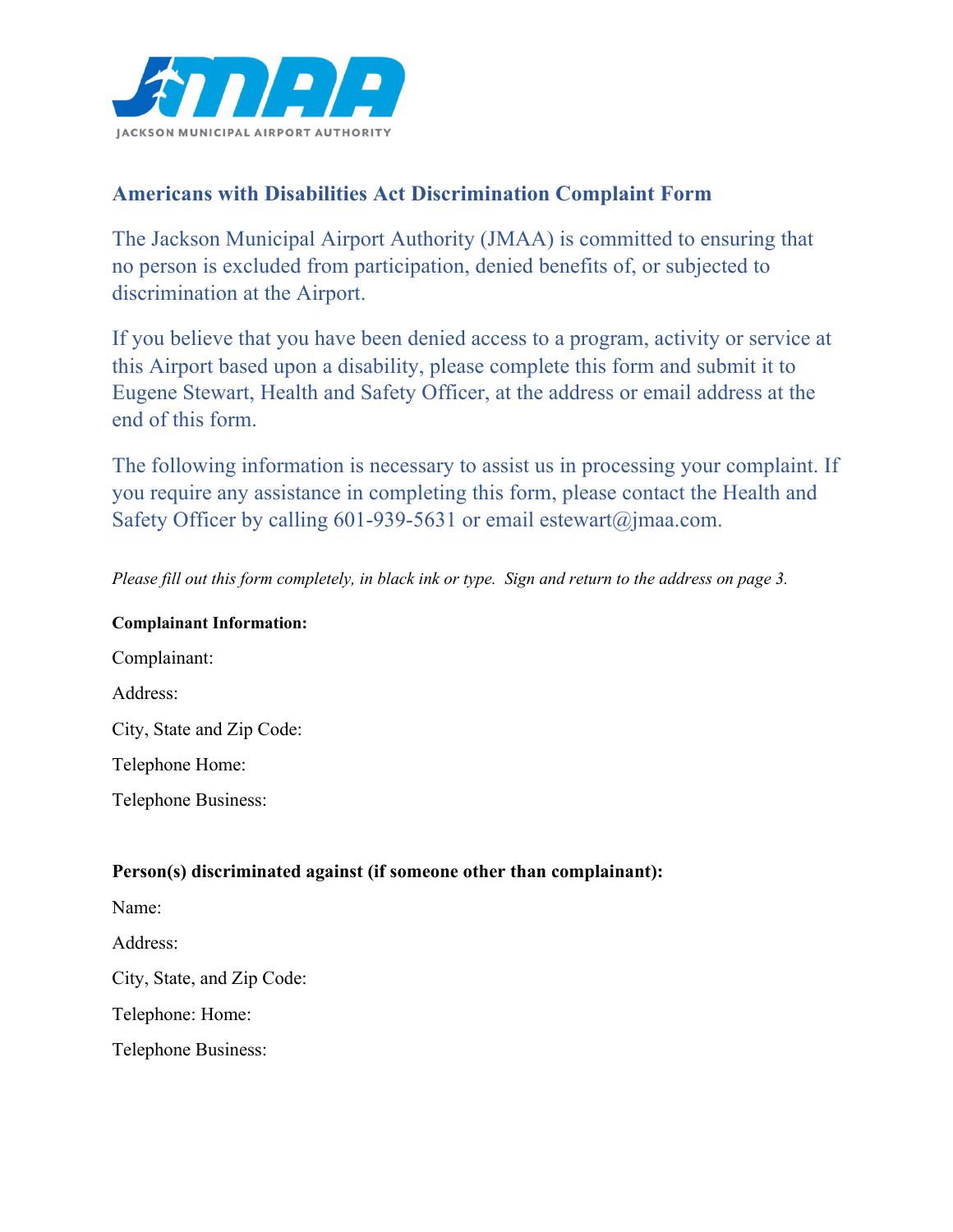## **Government, or organization, or institution which you believe has discriminated:**  Name: Address: County: City: State and Zip Code:

Telephone Number:

When did the discrimination occur? Date:

Describe the acts of discrimination providing the name(s) where possible of the individuals who discriminated (use space on page 3 if necessary):

Have efforts been made to resolve this complaint through the internal grievance procedure of the government, organization, or institution?

Yes No

If yes: what is the status of the grievance?

Has the complaint been filed with another bureau of the Department of Justice or any other Federal, State, or local civil rights agency or court?

Yes \_\_\_\_\_\_\_ No \_\_\_\_\_\_

If yes:

Agency or Court:

Contact Person:

Address:

City, State, and Zip Code:

Telephone Number:

Date Filed: